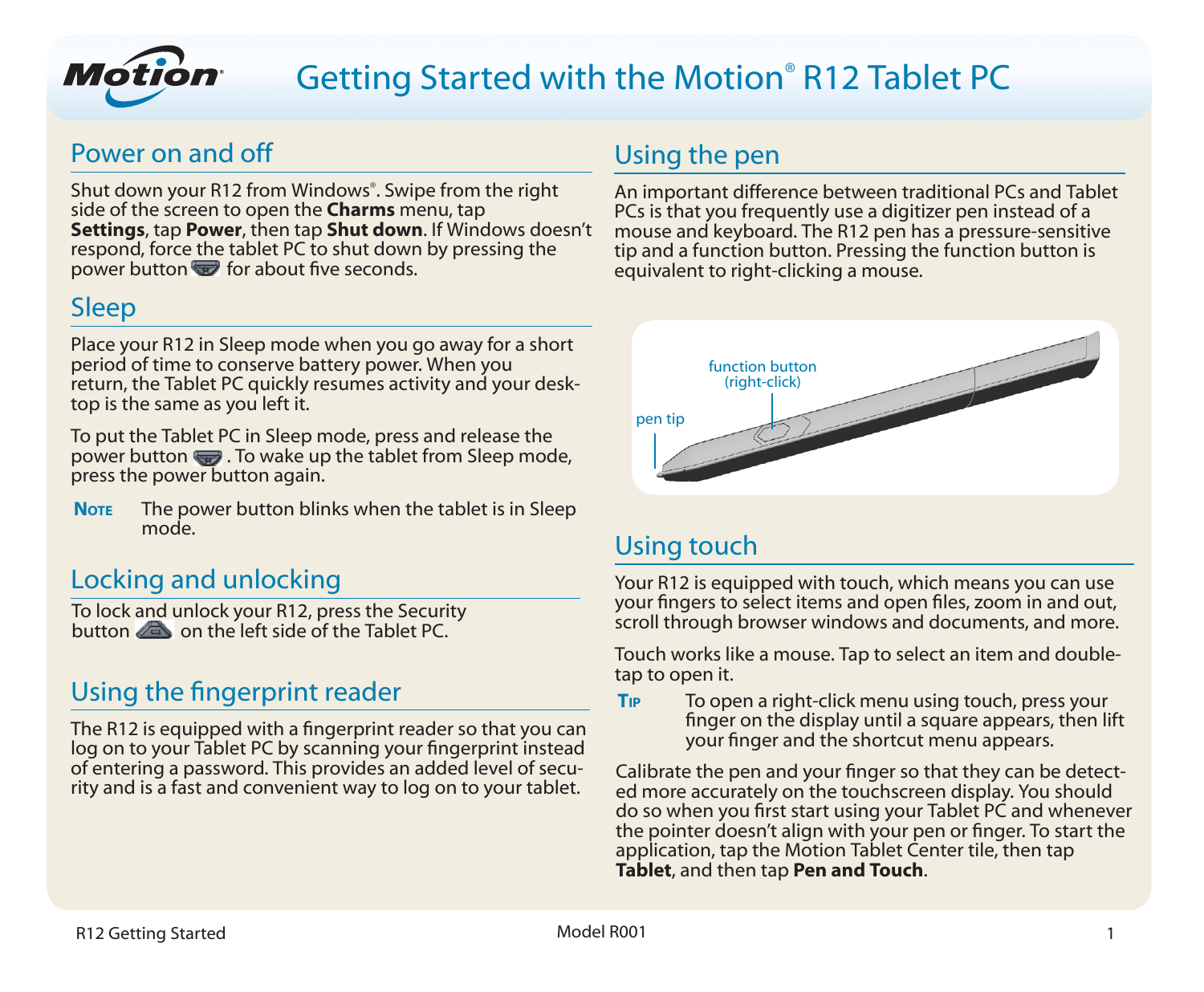# Using the LED function buttons on the front of the R12

The LED function buttons on the front of the Tablet PC enable you to perform many functions without having to use the pen. Press a function button to perform certain actions. To perform a different set of actions, press and hold the function button. These actions are listed in the table below. You can also customize the buttons to perform actions that suit your needs.



|                 | <b>Press</b>                                                          | <b>Press and hold</b>         |
|-----------------|-----------------------------------------------------------------------|-------------------------------|
| <b>Button 1</b> | <b>Motion Tablet Center</b>                                           | Windows <sup>®</sup> Journal™ |
| <b>Button 2</b> | <b>Motion SnapWorks</b>                                               | Pictures directory            |
| <b>Button 3</b> | Tablet PC Settings or Barcode reader<br>(if equipped with SlateMate™) | On-screen keyboard            |

# Checking battery power

You can check the remaining battery power by:

- •• From the Windows**®** 8.1 Start Screen, swipe from the right side of the screen to display the **Charms** menu and the battery power indicator appears on the screen.
- From the Windows Notification area, tap the power indicator, which changes appearance depending on whether the Tablet PC is plugged in or running on battery.
	- If the Tablet PC is plugged in, tap the plug icon.  $\Box$
	- If it is on battery power, tap the battery icon.  $\Box$

The five lights on the back of the Tablet PC's battery also indicate the battery's current level of charge—from one green light (20% charged) to five green lights (fully charged). Press the button to the right of the lights to view the remaining charge level.



R12 Getting Started 2001 2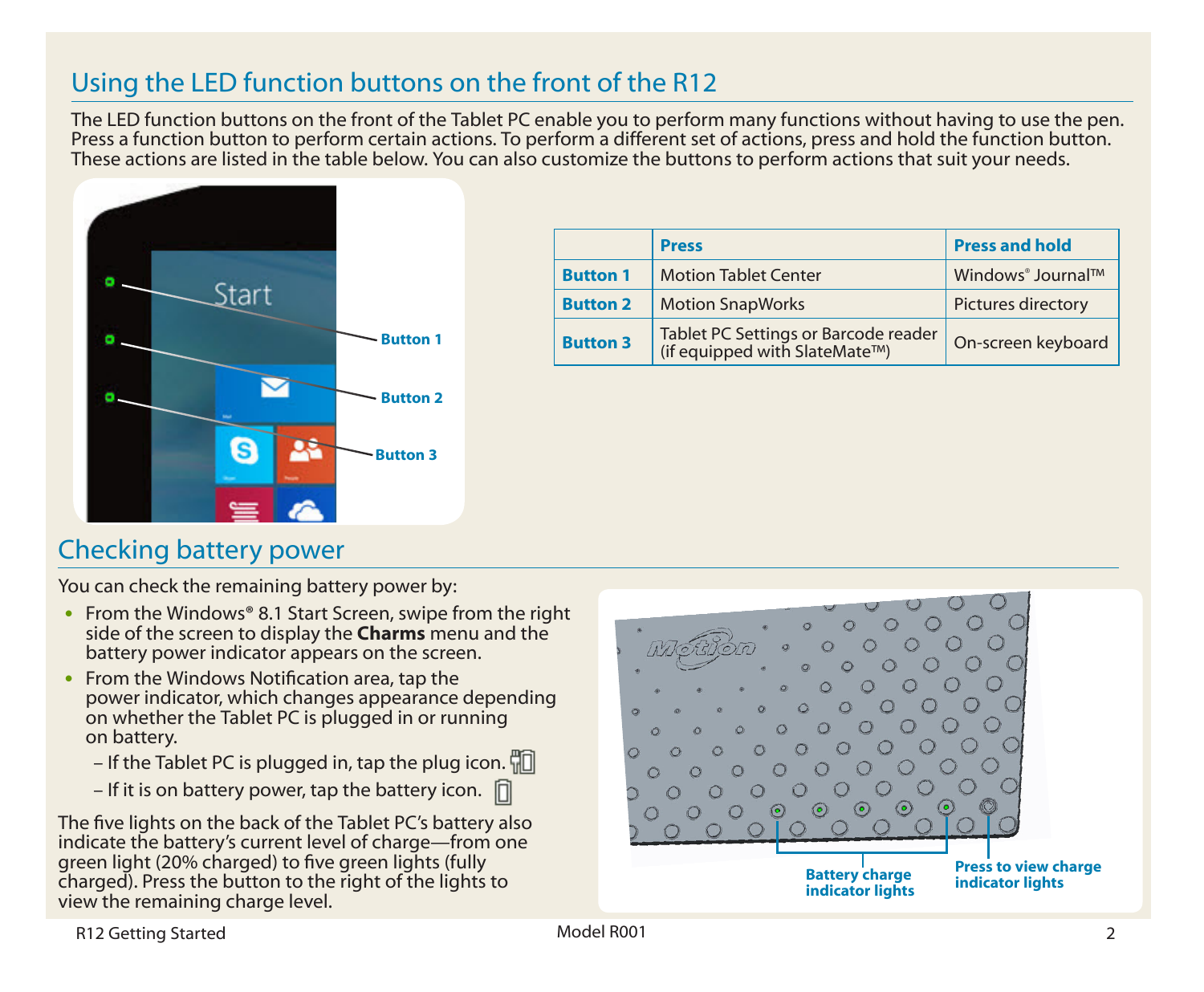# Using the documentation camera

Your R12 is equipped with an integrated 8-megapixel autofocus camera. You can use the camera to take pictures and save them on the Tablet PC. The camera lens is on the back of the unit and includes a light to illuminate the subject.

### **To take a photograph:**

- 1. Hold the camera steady and point the lens at the object.
- 2. Press the LED function button 2 once to activate Motion SnapWorks.
- 3. Press the camera icon  $\circled{a}$  to take the picture.

# **Documentation Camera**  $\circ$  0

# Using the web camera

Your R12 also has a 2-megapixel web camera that supports color images and streaming video. The web camera is located on the front of the Tablet PC in the top center area.

### **To start the web camera:**

Follow the instructions of the software you're using.

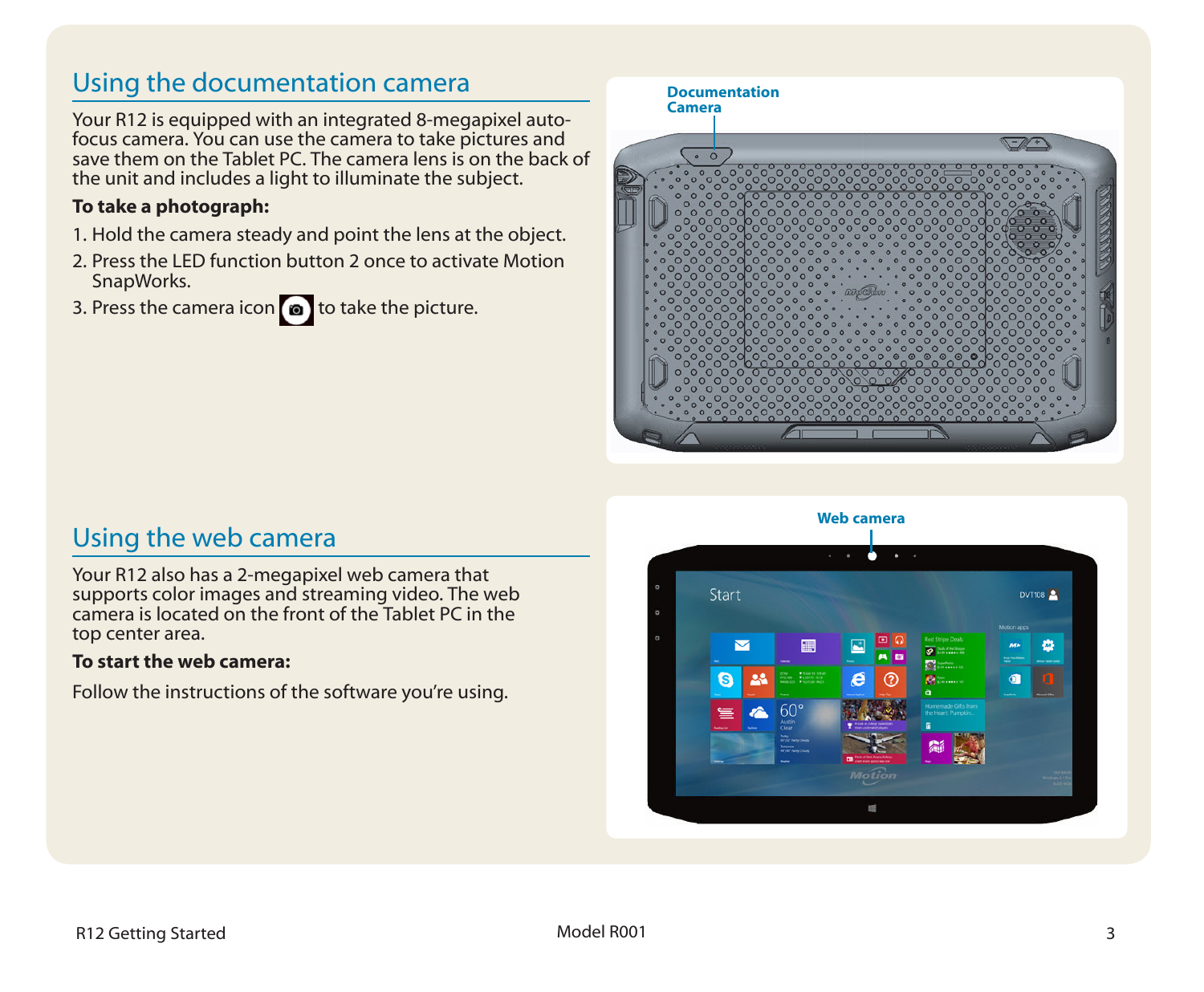# Motion Tablet Center

Motion Tablet Center provides a central location for accessing and configuring the most commonly used Windows**®** 8.1 settings.

### **To open Motion Tablet Center:**

• Press Function button 1, which is located on the front in the upper-left side of your Tablet PC. (See page 2 for detailed location information.)

### OR

• From the Windows® 8.1 Start Screen, tap the Motion Tablet Center tile.





The following table lists some of the tasks you can perform using the Motion Tablet Center.

| <b>Category</b> | Task                                                                                                               |  |
|-----------------|--------------------------------------------------------------------------------------------------------------------|--|
| <b>Tablet</b>   | <b>Adjust Pen and Touch Settings</b>                                                                               |  |
|                 | Configure Tablet PC Settings                                                                                       |  |
|                 | <b>Adjust Touch Settings</b>                                                                                       |  |
|                 | <b>Configure Wireless Settings</b>                                                                                 |  |
| Power           | Turn devices on or off                                                                                             |  |
|                 | Change what the power button does when<br>pressed when plugged in or on battery: Sleep,<br>Hibernate, or shut down |  |
|                 | Access advanced Power Management settings                                                                          |  |
| Sensors         | Calibrate the R12's internal compass                                                                               |  |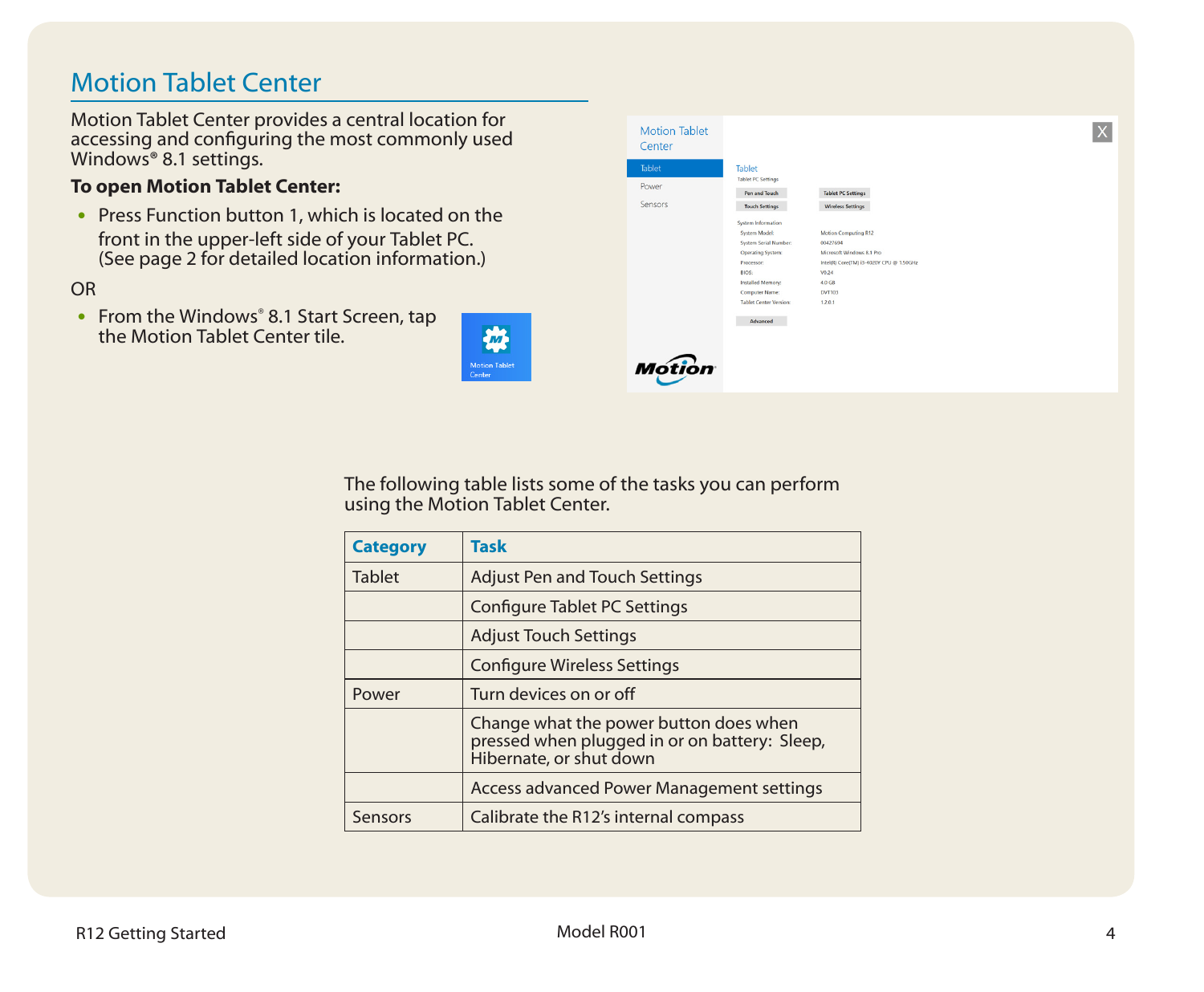# Set up wireless

The R12 includes built-in Wi-Fi**®** and Bluetooth**®**. Your Tablet PC may also be equipped with mobile broadband. To set up available wireless networks, follow these steps:

### Step 1. Set up Wi-Fi

- 1. Enable Wi-Fi:
	- a. From the **Charms** menu, tap **Settings**.
	- b. From the **Settings** menu, tap the wireless network  $i$ con  $\mathbb{III}$ .
	- c. Slide the Wi-Fi On/Off slider to **On**.
- 2. Select a wireless network from the list of available networks.
- 3. Follow the on-screen instructions.

### Step 2. Set up Bluetooth

- 1. Enable Bluetooth:
	- a. From the **Charms** menu, tap **Settings**.
	- b. From the **Settings** menu, tap **Change PC Settings**.
	- c. Under **PC and Devices**, tap **Bluetooth**.
	- d. Slide the Bluetooth On/Off slider to **On** and the Tablet PC will begin to search for Bluetooth devices.
- 2. To add a Bluetooth device:
	- a. Ensure that the Bluetooth device is discoverable according to the manufacturer's instructions. (When a Bluetooth device is discoverable, it's visible to other Bluetooth devices within range.)
	- b. Select the desired Bluetooth device from the list of devices.
	- c. Follow the on-screen instructions.

### Step 3. Set up Mobile Broadband with GPS (optional)

If you purchased your R12 with the optional mobile broad- band module, you can connect to high-speed cellular net- works worldwide. With the mobile broadband module and a data plan from one of several cellular network providers, you have full Internet access.

- **Note** Before you can connect to a mobile broadband network, you must have an active account with a cellular network provider and obtain a SIM card for mobile broadband access.
- 1. With the Tablet PC powered off, insert the SIM card and then power the tablet on.
- 2. Enable mobile broadband:
	- a. From the **Charms** menu, tap **Settings**.
	- b. From the **Settings** menu, tap the wireless network icon ....
	- c. Slide the mobile broadband On/Off slider to **On**.
- 3. If the desired network service provider isn't displayed, tap **(find more)** under Mobile Broadband.
	- a. Select location and tap **OK**.
- 4. Select the desired network service provider.
- 5. Follow the on-screen instructions.
	- **Note** If you purchased your R12 with the optional<br>Mobile broadband with GPS module or the optional discrete GPS module, your<br>R12 has GPS capabilities. You can use GPS<br>with your preferred mapping application to find your current and destination locations. Please refer to the *User's Guide* for additional information.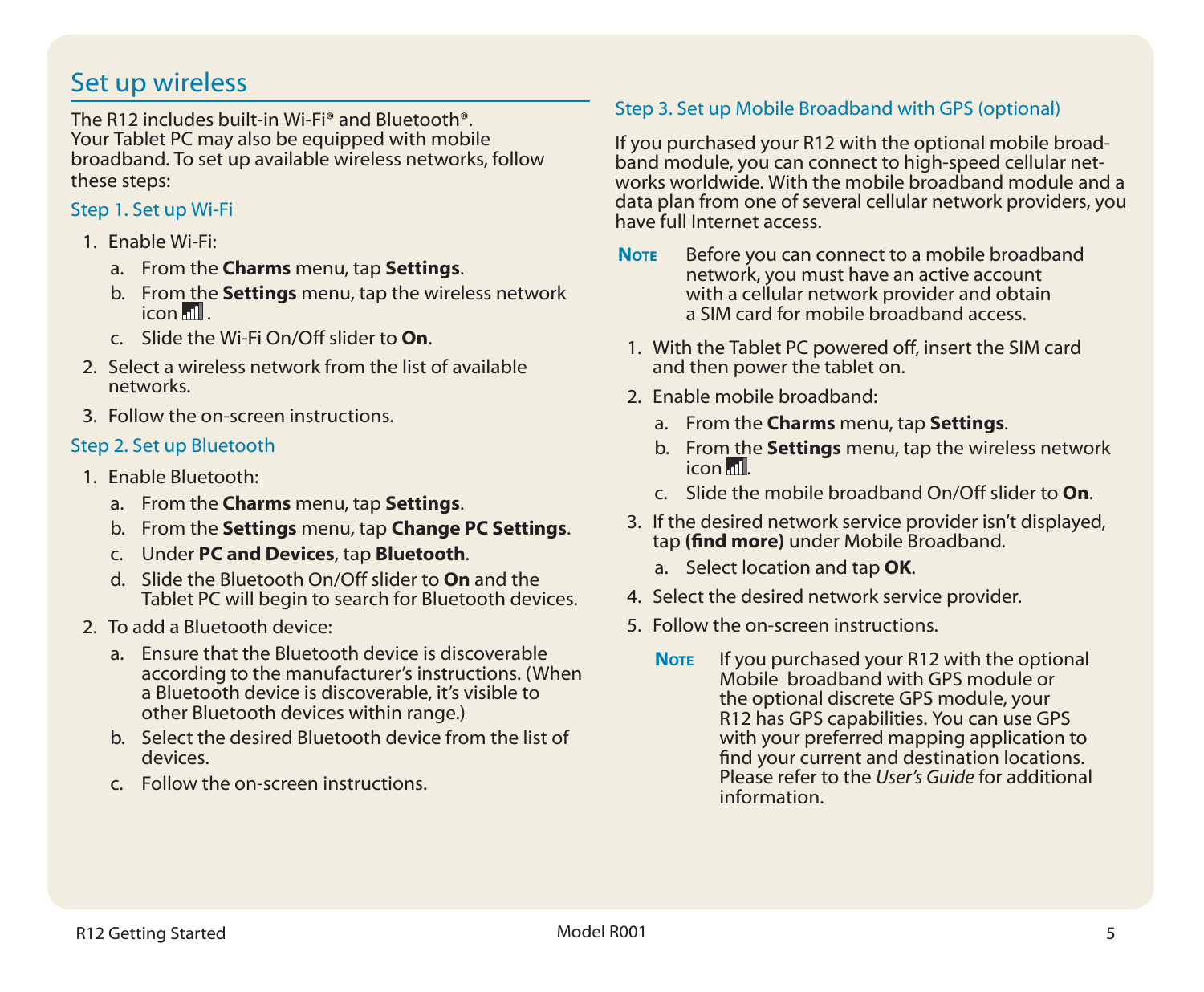# Enter text with the input panel or on-screen keyboard

You can use different methods to enter text with your R12 to fit your needs. You can use an on-screen touch keyboard or the handwriting panel.

### **To open the on-screen keyboard, either:**

- Tap the keyboard icon  $\boxed{\boxplus\text{+}}$  in the Windows notification area.
- Tap in a text field, such as the URL field in a web browser.

The default on-screen keyboard will appear at the bottom of the screen.



### **To open the handwriting panel:**

- In the on-screen keyboard, press and hold the keyboard icon in the lower right-hand corner of the keyboard.
- From the panel of icons that pops up, tap the handwriting panel icon **71**

The handwriting panel will appear at the bottom of the screen.



Use your digitizer pen to begin writing in the handwriting panel. Your handwriting will then be converted to text.

**Tip** The more you write, the more accurately Windows**®** 8.1 detects your handwriting style.

In addition to the default on-screen keyboard, Windows**®** 8.1 provides other keyboard layouts for entering text. You can use an expanded keyboard, which provides additional keys or a keyboard that includes a numbers keypad.



Explanded keyboard

To close the on-screen keyboard or handwriting panel, tap the close icon  $\mathbf{\Sigma}$  in the upper right-hand corner. To minimize the on-screen keyboard or handwriting panel, tap the minimize icon  $\blacksquare$  in the upper right-hand corner.